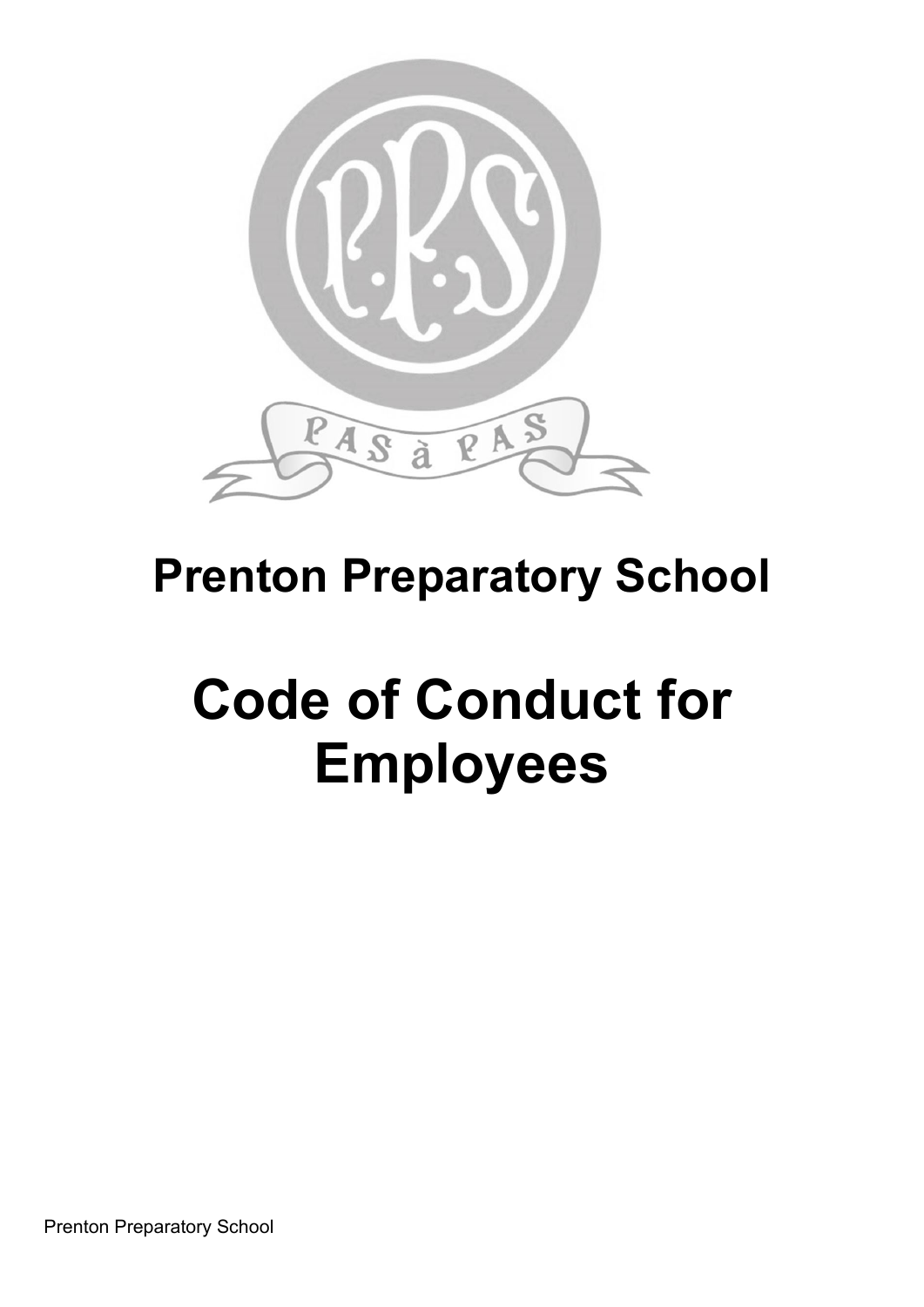# **1 INTRODUCTION**

The proprietors are have set out this Code of Conduct for all school employees.

In addition to this policy, all staff employed under Teachers' Terms and Conditions of Employment have a statutory obligation to adhere to KCSiE 2021 and the 'Teachers' Standards 2012' (latest update 2021) and in relation to this policy, Part 2 of the Teachers' Standards - Personal and Professional **Conduct** 

Employees should be aware that a failure to comply with the following Code of Conduct could result in disciplinary action including dismissal.

# **2 PURPOSE, SCOPE AND PRINCIPLES**

A Code of Conduct is designed to give clear guidance on the standards of behaviour all school staff are expected to observe, and the school should notify staff of this code and the expectations therein. School staff are role models and are in a unique position of influence and must adhere to behaviour that sets a good example to all the pupils/students within the school. As a member of a school community, each employee has an individual responsibility to maintain their reputation and the reputation of the school, whether inside or outside working hours.

This Code of Conduct applies to all staff who are employed by the school, including the Headteacher.

# **3 SETTING AN EXAMPLE**

- 3.1 All staff who work in schools set examples of behaviour and conduct which can be copied by pupils/students. Staff must therefore avoid using inappropriate or offensive language at all times.
- 3.2 All staff must, therefore, demonstrate high standards of conduct in order to encourage our pupils/students to do the same.
- 3.3 All staff must also avoid putting themselves at risk of allegations of abusive or unprofessional conduct.
- 3.4 This Code helps all staff to understand what behaviour is and is not acceptable.

# **4 SAFEGUARDING PUPILS/STUDENTS**

- 4.1 Staff have a duty to safeguard pupils/students from:
	- physical abuse
	- sexual abuse
	- emotional abuse
	- neglect
- 4.2 The duty to safeguard pupils/students includes the duty to report concerns about a pupil/student to the school's Designated Safeguarding Lead (DSL) for Child Protection.
- 4.3 The school's DSL is the Headteacher, Mr. M. T. R. Jones. In the event that the DSL is unavailable the deputy DSL is Miss J. Orme (EYFS Leader) and the proprietor with responsibility for safeguarding is Mrs. N. M. Aloé.
- 4.4 Staff are provided with personal copies of the school's Safeguarding Policy and KCSiE Part 1 and Annexe A and staff must be familiar with these documents. All staff will be required to sign to say they have read and understood these documents.
- 4.5 Staff must not seriously demean or undermine pupils, their parents or carers, or colleagues.
- 4.6 Staff must take reasonable care of pupils/students under their supervision with the aim of ensuring their safety and welfare.

Prenton Preparatory School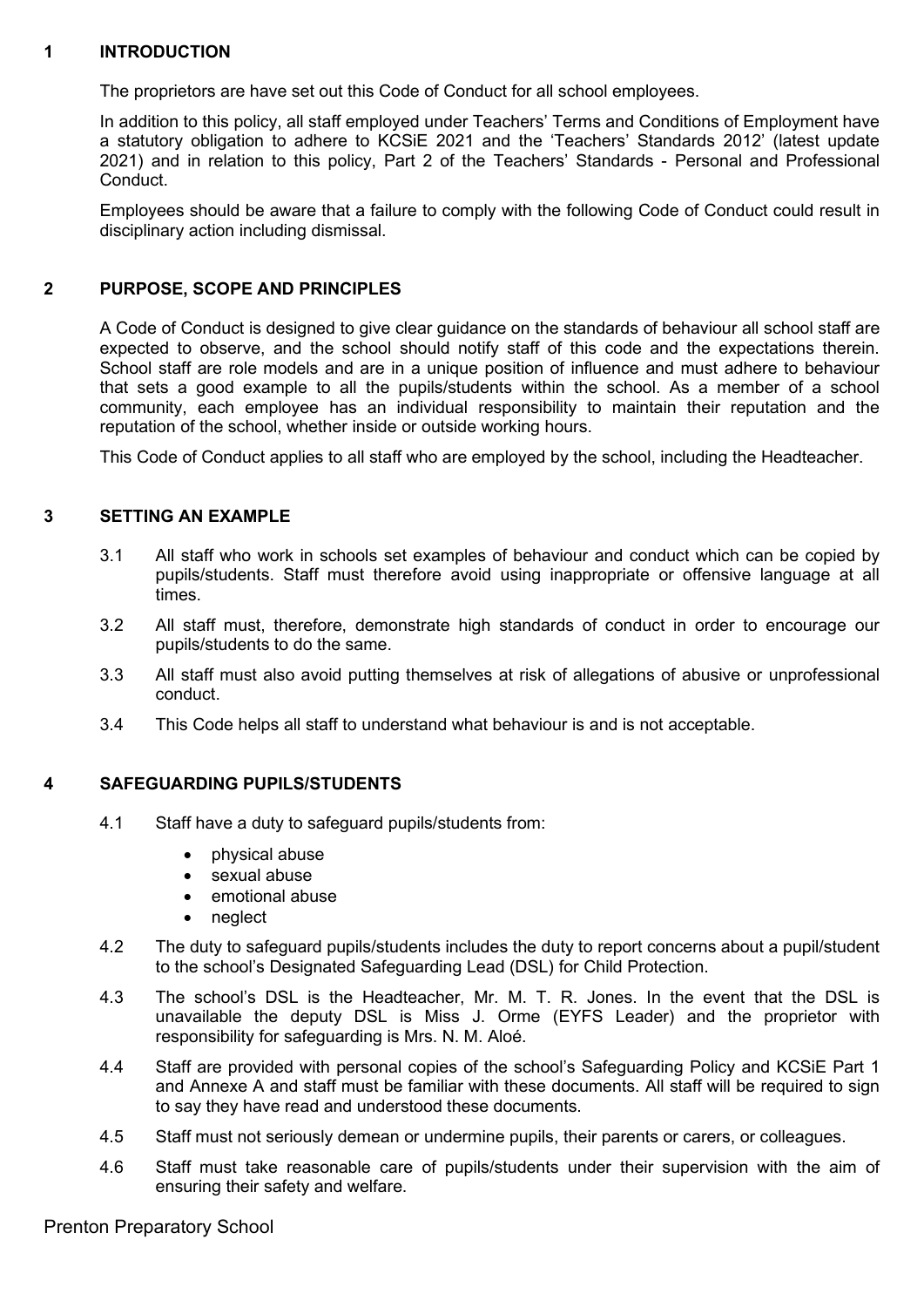#### **5 PUPIL/STUDENT DEVELOPMENT**

- 5.1 Staff must comply with school policies and procedures that support the well-being and development of pupils/students.
- 5.2 Staff must co-operate and collaborate with colleagues and with external agencies where necessary to support the development of pupils/students.
- 5.3 Staff must follow reasonable instructions that support the development of pupils/students.

#### **6 HONESTY AND INTEGRITY**

- 6.1 Staff must maintain high standards of honesty and integrity in their work. This includes the handling and claiming of money and the use of school property and facilities.
- 6.2 All staff must comply with the Bribery Act 2010. A person may be guilty of an offence of bribery under this act if they offer, promise or give financial advantage or other advantage to someone; or if they request, agree or accept , or receive a bribe from another person. If you believe that a person has failed to comply with the Bribery Act, you should inform the DSL.
- 6.3 Gifts from suppliers or associates of the school must be declared to the Headteacher, with the exception of "one off" token gifts from students or parents. Personal gifts from individual members of staff to students are inappropriate and could be misinterpreted.

# **7 CONDUCT OUTSIDE WORK**

- 7.1 Staff must not engage in conduct outside work which could seriously damage the reputation and standing of the school or the employee's own reputation or the reputation of other members of the school community.
- 7.2 In particular, criminal offences that involve violence or possession or use of illegal drugs or sexual misconduct are likely to be regarded as unacceptable.
- 7.3 Staff must exercise caution when using information technology and be aware of the risks to themselves and others.
- 7.4 Staff may undertake work outside school, either paid or voluntary, provided that it does not conflict with the interests of the school nor be to a level which may contravene the working time regulations or affect an individual's work performance.
- 7.5 Staff must not engage in inappropriate use of social network sites which may bring themselves, the school, school community or employer into disrepute or foster inappropriate relationships with pupils or parents (also refer to the school e-safety policy for acceptable use of technology).

# **8 CONFIDENTIALITY**

- 8.1 Where staff have access to confidential information about pupils/students or their parents or carers, staff must not reveal such information except to those colleagues who have a professional role in relation to the pupil/student.
- 8.2 All staff are likely at some point to witness actions which need to be confidential. For example, where a pupil/student is bullied by another pupil/student (or by a member of staff), this needs to be reported and dealt with in accordance with the appropriate school procedure. It must not be discussed outside the school, including with the pupil's/student's parent or carer, nor with colleagues in the school except with a senior member of staff with the appropriate role and authority to deal with the matter.
- 8.3 However, staff have an obligation to share with their manager or the school's Designated Safeguarding Lead any information which gives rise to concern about the safety or welfare of a pupil/student. Staff must **never** promise a pupil/student that they will not act on information that they are told by the pupil/student.

Prenton Preparatory School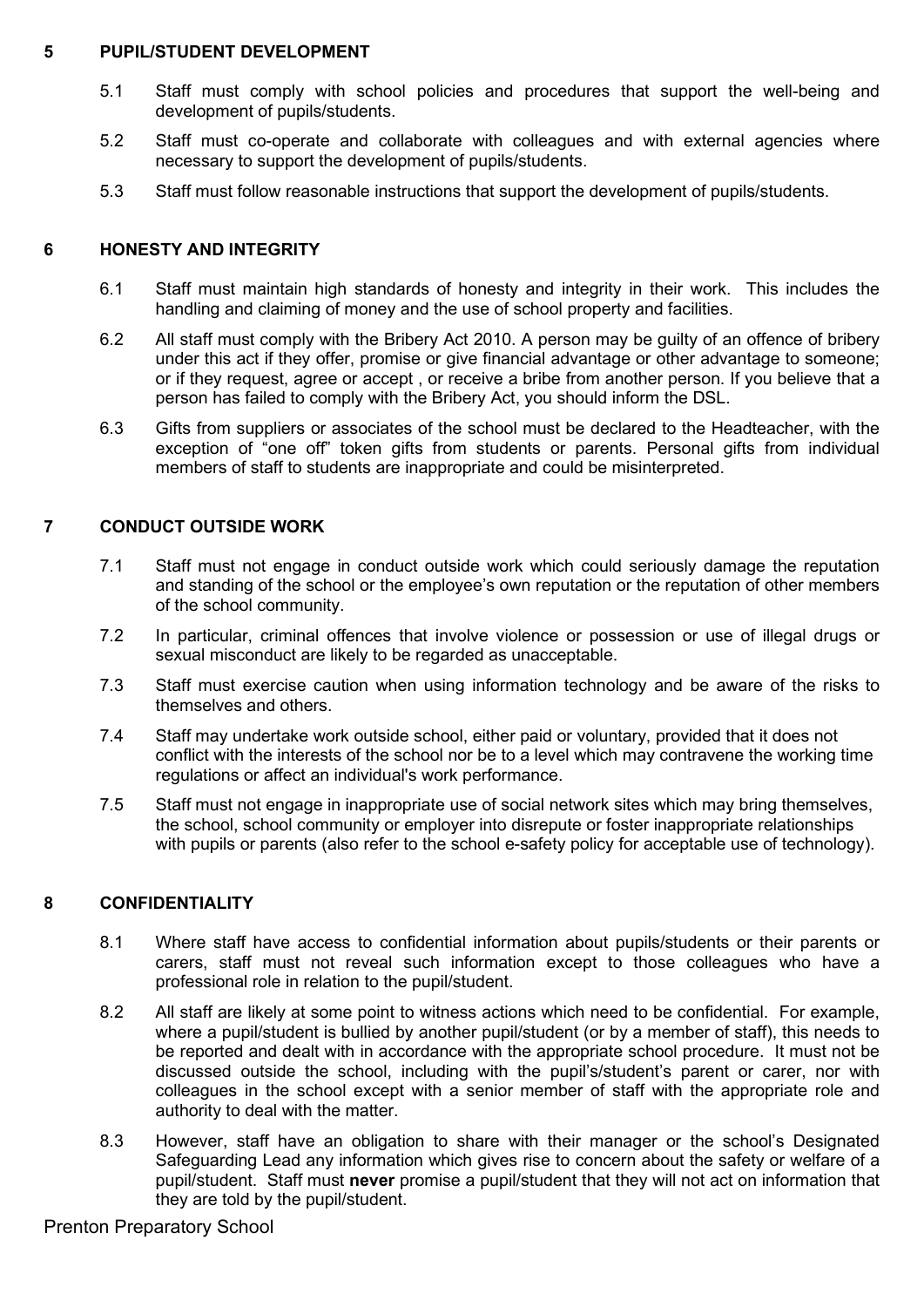#### **9 PHYSICAL INTERVENTION**

9.1 Staff may use reasonable force in appropriate situations as detailed below:

#### **What is reasonable force?**

The term 'reasonable force' covers the broad range of actions used by most teachers at some point in their career that involve a degree of physical contact with pupils.

Force is usually used either to control or restrain. This can range from guiding a pupil to safety by the arm through to more extreme circumstances such as breaking up a fight or where a student needs to be restrained to prevent violence or injury.

'Reasonable in the circumstances' means using no more force than is needed.

As mentioned above, schools generally use force to control pupils and to restrain them. Control means either passive physical contact, such as standing between pupils or blocking a pupil's path, or active physical contact such as leading a pupil by the arm out of a classroom.

Restraint means to hold back physically or to bring a pupil under control. It is typically used in more extreme circumstances, for example when two pupils are fighting and refuse to separate without physical intervention.

School staff should always try to avoid acting in a way that might cause injury, but in extreme cases it may not always be possible to avoid injuring the pupil.

Reasonable force can also refer to a situation in which a member of staff makes contact with a child in order to stop them injuring themselves. For example when out on a school trip a child is about to run into the road and a member of staff physical prevents this; or a member of staff stops a child from falling from a piece of climbing equipment.

#### **Who can use reasonable force?**

All members of school staff have a legal power to use reasonable force.

This power applies to any member of staff at the school. It can also apply to people whom the Headteacher has temporarily put in charge of pupils such as unpaid volunteers or parents accompanying students on a school organised visit.

#### **When can reasonable force be used?**

Reasonable force can be used to prevent pupils from hurting themselves or others, from damaging property, or from causing disorder.

- In a school, force is used for two main purposes to control pupils or to restrain them.
- The decision on whether or not to physically intervene is down to the professional judgement of the staff member concerned and should always depend on the individual circumstances.

#### **Schools can use reasonable force to:**

- remove disruptive children from the classroom where they have refused to follow an instruction to do so;
- prevent a pupil behaving in a way that disrupts a school event or a school trip or visit;
- prevent a pupil leaving the classroom where allowing the pupil to leave would risk their safety or lead to behaviour that disrupts the behaviour of others;
- prevent a pupil from attacking a member of staff or another pupil, or to stop a fight in the playground; and
- restrain a pupil at risk of harming themselves through physical outbursts.
- prevent a pupil at risk of harming themselves by accident.

Whenever physical intervention is used, staff must record the incident and report it to parents of the child involved on the same day or as soon as is reasonable practicable.